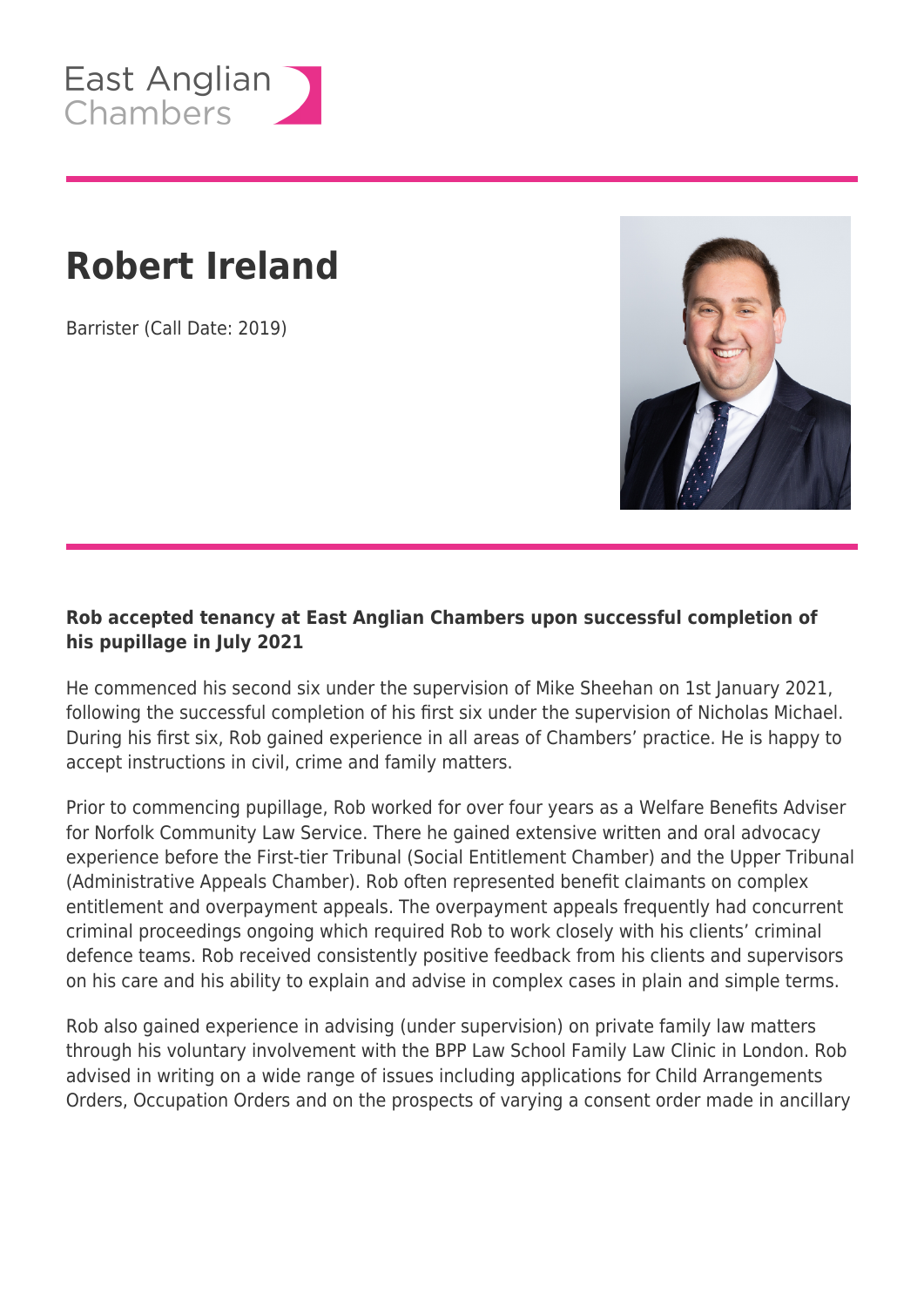

relief proceedings on divorce.

In his spare time, Rob enjoys exploring East Anglia either on foot, by car or more often than not by heritage steam train. He also enjoys following American college football and is an avid fan of the Alabama Crimson Tide following his year abroad in the state during the course of his Law degree.



## **Education and Awards**

LL B (Law with American Law) – UEA (2016) BPTC – BPP Law School, London (outstanding) (2019)

UEA Law School Prize for Outstanding Contribution (graduation prize) (July 2016) Advocacy Award, BPP Law School (June 2017) Inner Temple Marshall Hall Trust Pupillage Award (2019)

Finalist, Janie L Shores moot court competition, Cumberland School of Law, Alabama (February 2015) Winner, UEA Law School senior mooting competition (March 2016) Winner, Inner Temple Lawson mooting competition (March 2018)